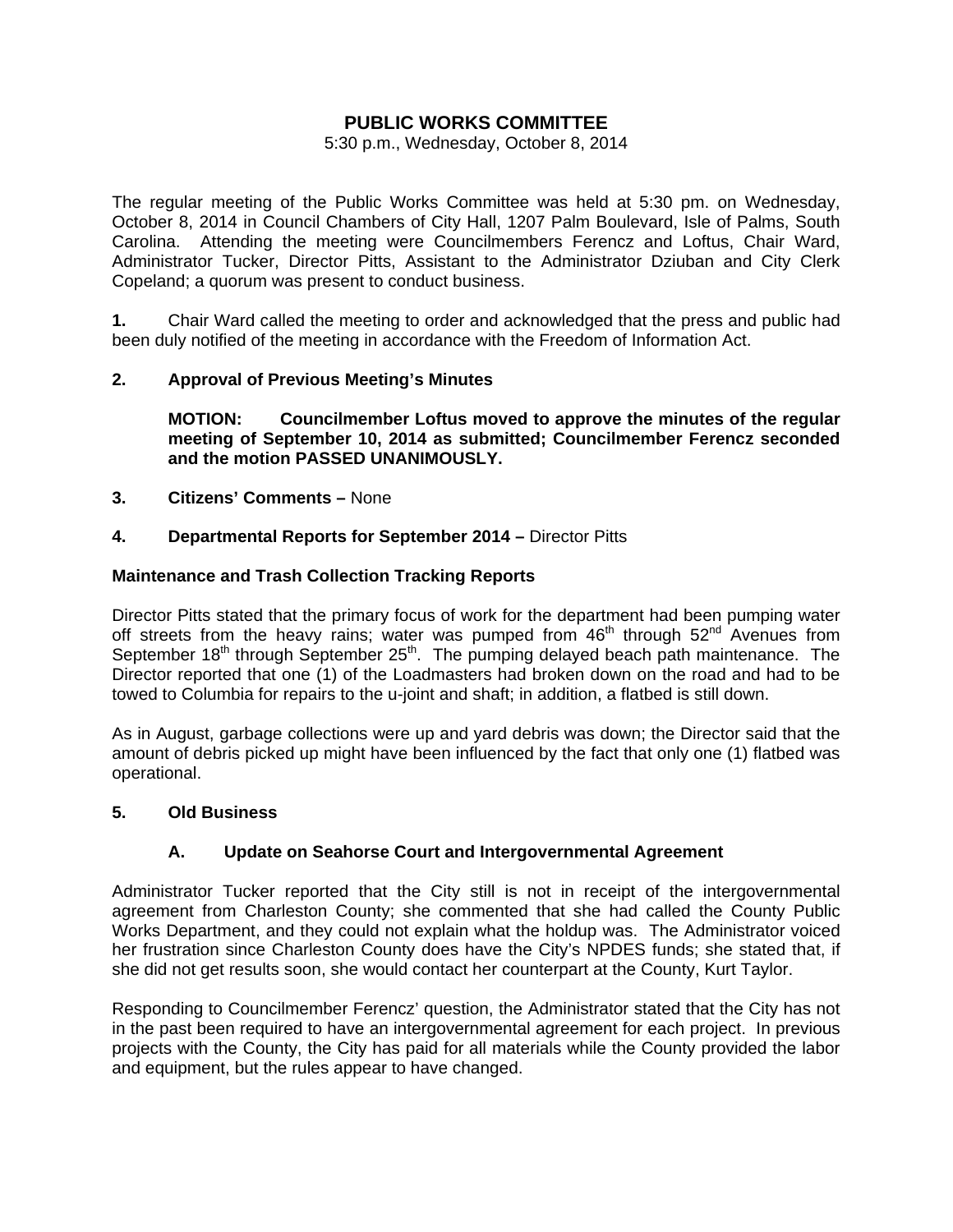Councilmember Loftus asked what impact this could have on the Front Beach restrooms, and the Administrator indicated that she did not think the two (2) issues were related; she and Donnie are working with a Mr. Budreau in the Public Works Department.

The Administrator noted that Charleston County has possibly three hundred thousand dollars (\$300,000) of the City's NPDES funds, but she finds it more difficult than anticipated to get it back to the City.

Director Pitts commented that the problem on Seahorse Court is not stormwater related, but some portion of the repair may qualify for NPDES funds.

# **B. Front Beach Lights**

Administrator Tucker reported that SCE&G has been given "the green light" to proceed with the lighting project. The pedestals will be installed first and may be in place by Christmas.

# **C. Discussion of Replacement of City Trash Compactor on JC Long Boulevard**

Chair Ward commented that *The Dinghy* is located just below the compactor, and they are having a hard time with the odors from it. He asked where the City was in the procurement process.

Director Pitts said that he was waiting on Carolina Waste for the specifications of the compactor for the Request for Bid package.

Responding to the Chair's question, Assistant Dziuban stated that, in the best case scenario, the contract award could be in sixty (60) days and installation in ninety (90) days. Chair Ward stated that the completion of the project is one hundred twenty (120) days, which will be a long time for *The Dinghy*.

In the interim, Councilmember Loftus asked whether the existing compactor could be dumped twice a week, instead of once a week.

Director Pitts said that more dumps were possible, but it would be very expensive for the restaurants; he commented that the bill from Carolina Waste is the same no matter what the volume might be. The Administrator explained that, the City pays the invoices up front, but bills the cost back to the restaurants annually; increasing the dumps to twice a week would double the chargeback to the restaurants.

Councilmember Loftus suggested that the City cover the cost of the second dump and asked Director Pitts to generate an estimate of that cost for the Committee's consideration.

The Director reminded the Committee that the compactor is cleaned and pressure washed every Thursday after it is dumped; he reported that on an average Thursday, Public Works personnel fill a ninety-gallon (90 gal.) container with wet debris that is left behind after it is dumped.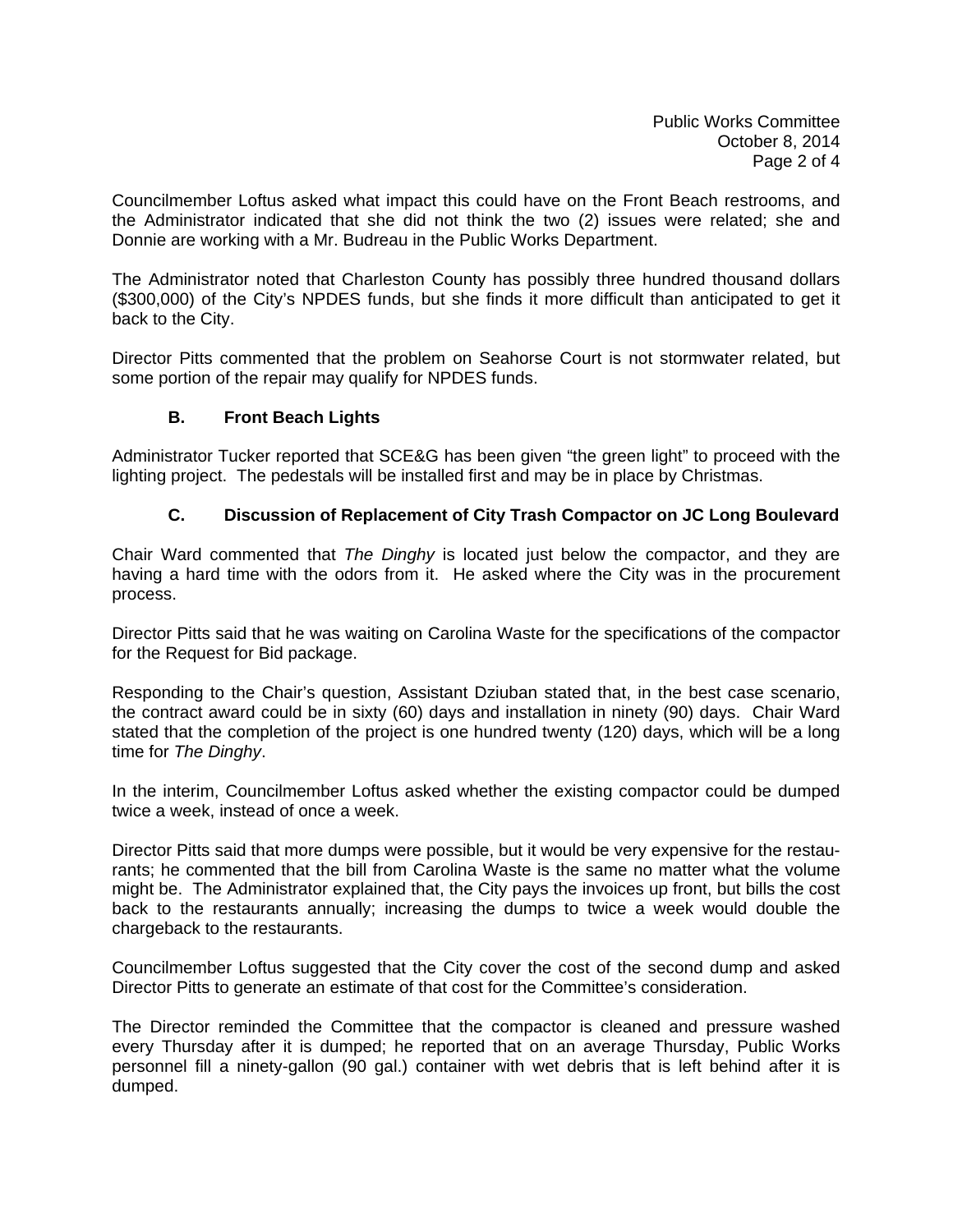Councilmember Loftus then suggested that the City use a chemical in the compactor to mask the odor.

When Councilmember Ferencz asked whether a new compactor would eliminate the odor, the Director stated that the odor would be more contained.

Chair Ward commented that, when the FY16 budget comes up for consideration, he plans to recommend funds to enclose the compactor on three (3) sides with a concrete wall.

Director Pitts interjected that a sole source contract would speed up the process; Assistant Dziuban added that a recommendation for a sole source could skip the Committee and go straight to the October Ways and Means Committee meeting.

Since the contract would not go out for bid, the need to wait on specifications would be eliminated.

Administrator Tucker added that Director Pitts would prefer to have a sole source contract; the Director noted that Carolina Waste would be his choice because they are local and because they would handle the service.

Responding to Assistant Dziuban's remark that the City must have a legitimate reason for a sole source award, Chair Ward stated that the current situation is creating a hardship for an island business, and Councilmember Loftus cited the fact that the compactor draws rats which draw coyotes, making the replacement a public safety issue.

The Administrator said that she would try to get it on the October agenda.

### **6. New Business**

### **Contract in Excess of \$10,000 –** None

### **7. Miscellaneous Business**

Councilmember Loftus stated that City Council had sent the job description for the Assistant Director back to the Committee for review, but it was not on the *Agenda*; Councilmember Ferencz commented that she also understood that the Public Works Committee was to review the job description.

Councilmember Loftus asked whether someone was in that position currently, and Director Pitts responded that it was.

The Administrator said that someone has filled the position for a long time. She continued that this job description was a housekeeping issue for the City; although she and others remember seeing a job description for this position in the past, it has been lost as far back as the Archer study. Using the Archer work, Assistant Dziuban and Director Pitts wrote this job description to properly reflect the functions of the job as it exists today.